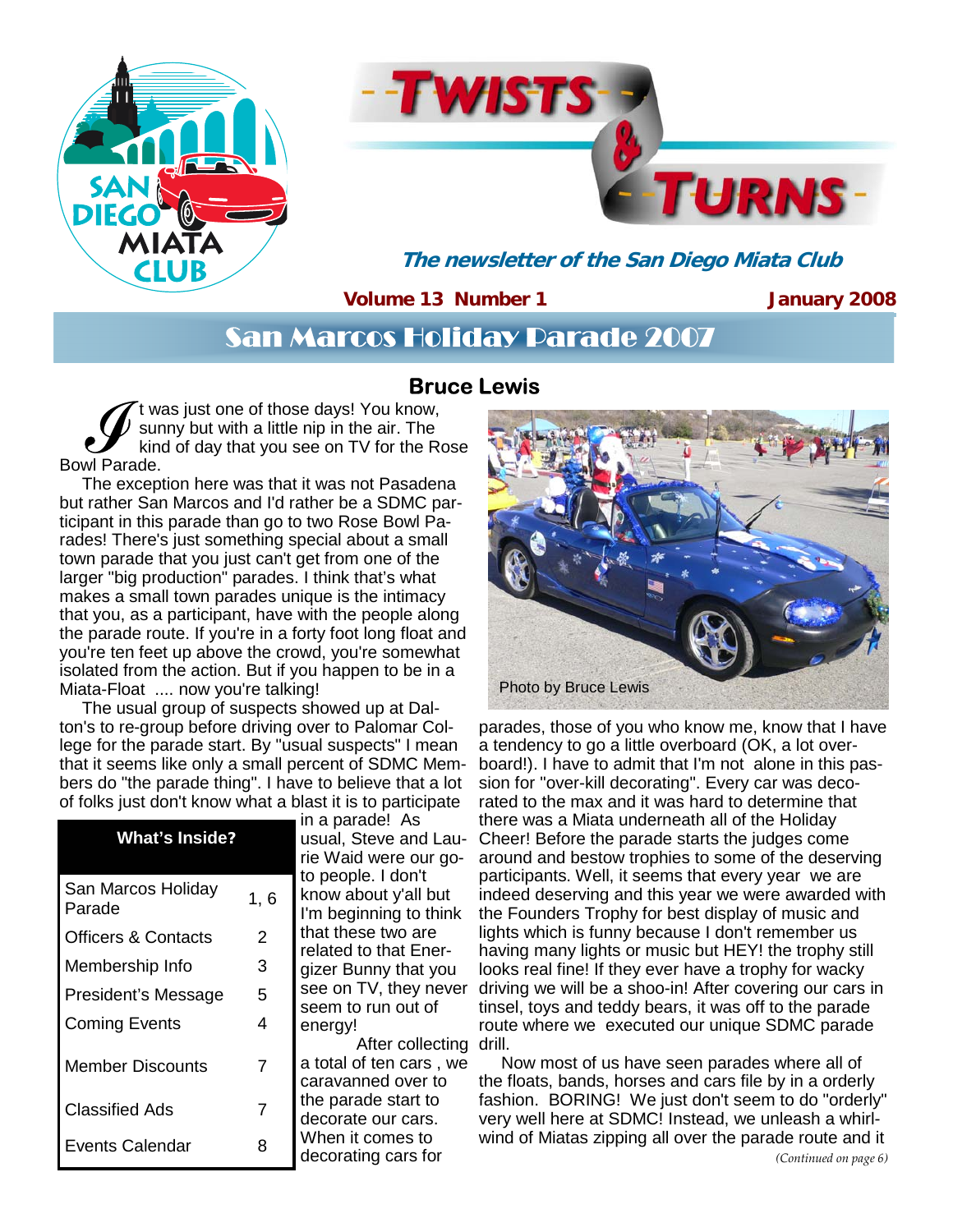# SDMC Officers



**HAROLD SCHWARTZ President** 



**DAVID STREETER Vice President** 



**GABE RIVERA Secretary** 

619-670-3789



**HINKI F Treasurer** 

### **Executive Board**

"@..." indicates that e-mail address ends in @sandiegomiataclub.org

**Administrative Board** 

| e muitatto that c-man autritos chus in esantitegomiatatitus.org |                 |              |                    |  |
|-----------------------------------------------------------------|-----------------|--------------|--------------------|--|
| <b>PRESIDENT</b>                                                | Harold Schwartz | 858-271-0084 | <i>president</i> @ |  |
| <b>VICE PRESIDENT</b>                                           | David Streeter  | 951-461-1722 | vicepresident@     |  |
| <b>SECRETARY</b>                                                | Gabe Rivera     | 619-295-5993 | secretary@         |  |
| <b>TREASURER</b>                                                | Jack Hinkle     | 760-735-9456 | treasurer@         |  |
|                                                                 |                 |              |                    |  |

*To send e-mail to all members of the Board board@...*

**MEMBERSHIP** Jerry & Janice Boster 619-437-4465 *membership@...* **EVENTS COORDINATOR** Tom Thompson 949-492-5885 *events@...*

**CLUB E-MAIL** Bob Kleeman 619-501-9776 *postmaster@...* **WEBMASTER** Dan Garcia 619-448-4380 *webmaster@...*  **CLUB REGALIA** Mike & Lisa Schwartz 858-549-4344 *regalia@...* **HISTORIAN** Elinor Shack 858-485-0278 *mshack@san.rr.com*

**NAME BADGES** Sue Hinkle sportscarr@sbcglobal.net

### **Twists & Turns Staff**

| Editor                     | Laurie Waid                                       | 760-432-0727                                 | newsletter@                                                 |
|----------------------------|---------------------------------------------------|----------------------------------------------|-------------------------------------------------------------|
| PERSONALITIES EDITOR       | Kelley Raymond                                    | 619-846-3784                                 | kray63@yahoo.com                                            |
| <b>TECHNICAL EDITOR</b>    | <b>Barry Billingsley</b>                          | 858-755-5905                                 |                                                             |
|                            |                                                   |                                              | barrybillingsley@worldnet.att.net                           |
| LOGISTICS                  | Helen Sharp                                       |                                              |                                                             |
| <b>MAILING COORDINATOR</b> | <b>Janice Boster</b>                              | 619-437-4465                                 | <i>jboster@san.rr.com</i>                                   |
| <b>PROOFREADERS</b>        | Robin Faircloth<br>Carl Martens<br>Cindy Jennings | 760-789-5171<br>619-501-4852<br>619-476-0951 | hawkinlady@cox.net<br>chmartens@cox.net<br>cinjen72@cox.net |
| Printing                   | Sign Up                                           | 858-486-6771                                 | signup7@aol.com                                             |

The SAN DIEGO MIATA CLUB is a California nonprofit corporation. *Twists & Turns* is the monthly newsletter of the SAN DIEGO MIATA CLUB. Use of articles or stories by other Miata clubs is hereby granted, provided proper credit is given. Submissions to the newsletter are welcomed and encouraged. When possible, please e-mail your submissions to the newsletter editor. Submissions may also be mailed to the club's post office box.Submission deadline is the 15th of each month. The Editor reserves the right to edit all submissions.

## **Contact SDMC**

#### **On the web**

*www.sandiegomiataclub.org* 

**24-hour voice message line**  619-434-2007

**By mail** 

P.O. Box 180833 Coronado CA 92178-0833

#### **Club e-mail**

Most club communication is conducted via e-mail through a Yahoo Group named SDMC-List. A free Yahoo account is required. Follow these steps to join.

- 1. Go to *http://autos.groups.yahoo.com/ group/SDMC-List* (capitalization matters!).
- 2. Click "Join This Group!"
- 3. If you have a Yahoo account, log in. If you do not, click "Sign Up" and follow the instructions.
- 4. After logging in, you will be returned to the SDMC-List "Join This Group" page.
- 5. In "Comment to Owner," state that you are an SDMC member.
- 6. Complete remaining selections, perform Word Verification, and click the "Join" button.
- 7. Your SDMC membership will be verified. The verification and approval process may take several days.

For more detailed instructions, see the club's website.

#### **Membership roster**

The membership roster is available to SDMC members only. Follow these steps to access the roster.

- 1. Go to *http://autos.groups.yahoo.com/ group/SDMC-List*.
- 2. Log in and click "Database"
- 3. Click on the most current table in the tables list
- 4. To print, click "Printable Report." The printed copy will be 15–20 pages. For more detailed instructions and options, see the club's web site.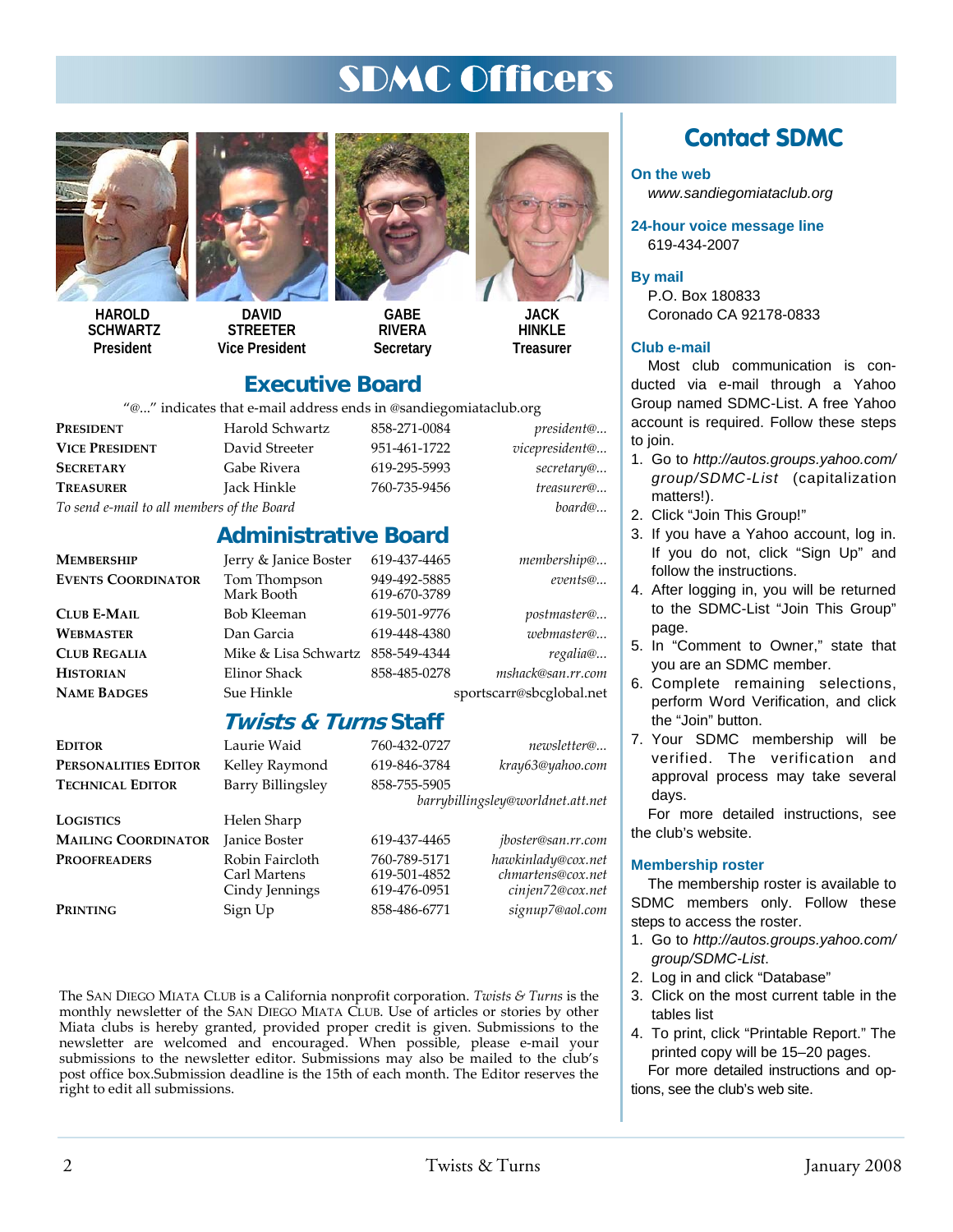# Membership Information

## **New Members**

As of December 15, 2007 there are 254 memberships (87 single, 168 dual) and a total of 423 members.

Welcome to our newest member: **Mark Victory** of San Diego with a 1997 Black. Email Mark at mark.victory@gmail.com

**REMINDER:**  Your **2008 membership application and dues**  are due NOW! Your membership expires January 1, 2008. Please complete the application enclosed and return it to the club mailbox or Janice Boster as soon as possible!

As of December 15, only 47 memberships have renewed for 2008

## **Monthly Meetings**

Our monthly meetings are a great rant, call 858-571-6225. opportunity to meet your fellow club members, ask questions, and share p.m. to enjoy meals, snacks, or bevstories. **Meetings are held on the**  erages while chatting with their Miata fourth Thursday of each month, friends. The informal meeting starts **except in November and Decem-**at 7 p.m. We guarantee you'll have ber when we meet on the third fun. **Thursday.**

We meet at the Boll Weevil restaurant, 9330 Clairemont Mesa Blvd., in San Diego (between I-15 and SR 163). To contact the restau-

Many members arrive around 6

### **This month's meeting date:**

**Thursday, January 24** 



#### **Dues**

Dues are \$35 per calendar year, for either an individual or a dual membership (two members in the same household). Members who join the club in the first half of the calendar year (January through June) pay \$35 for their first year; those who join in the second half of the year pay \$20 for the remainder of the year.

### **Badges**

Have you noticed those engraved plastic name badges that other members wear? Would you like to get one?

Badges are available in colors to match your car. The cost is \$10 each for badges with safety-pin closures, or \$11 each for badges with magnetic fasteners. Prices include shipping to your home.

Sue Hinkle handles the ordering. Badge request forms are available at the Regalia table at monthly meetings and on the club's web site. All orders must be prepaid.



## **Our Mission**

The purpose of the club is to promote the enjoyment of, and enthusiasm for, one of the world's most exciting sports cars—the Mazda Miata.

Owning and driving a Miata is one of life's great pleasures, and adding the company and camaraderie of like-minded enthusiasts only enhances the experience. Won't you join the fun as we enjoy the beauty of San Diego County from the seat of a very special little roadster?

**Let's have fun driving our Miatas!**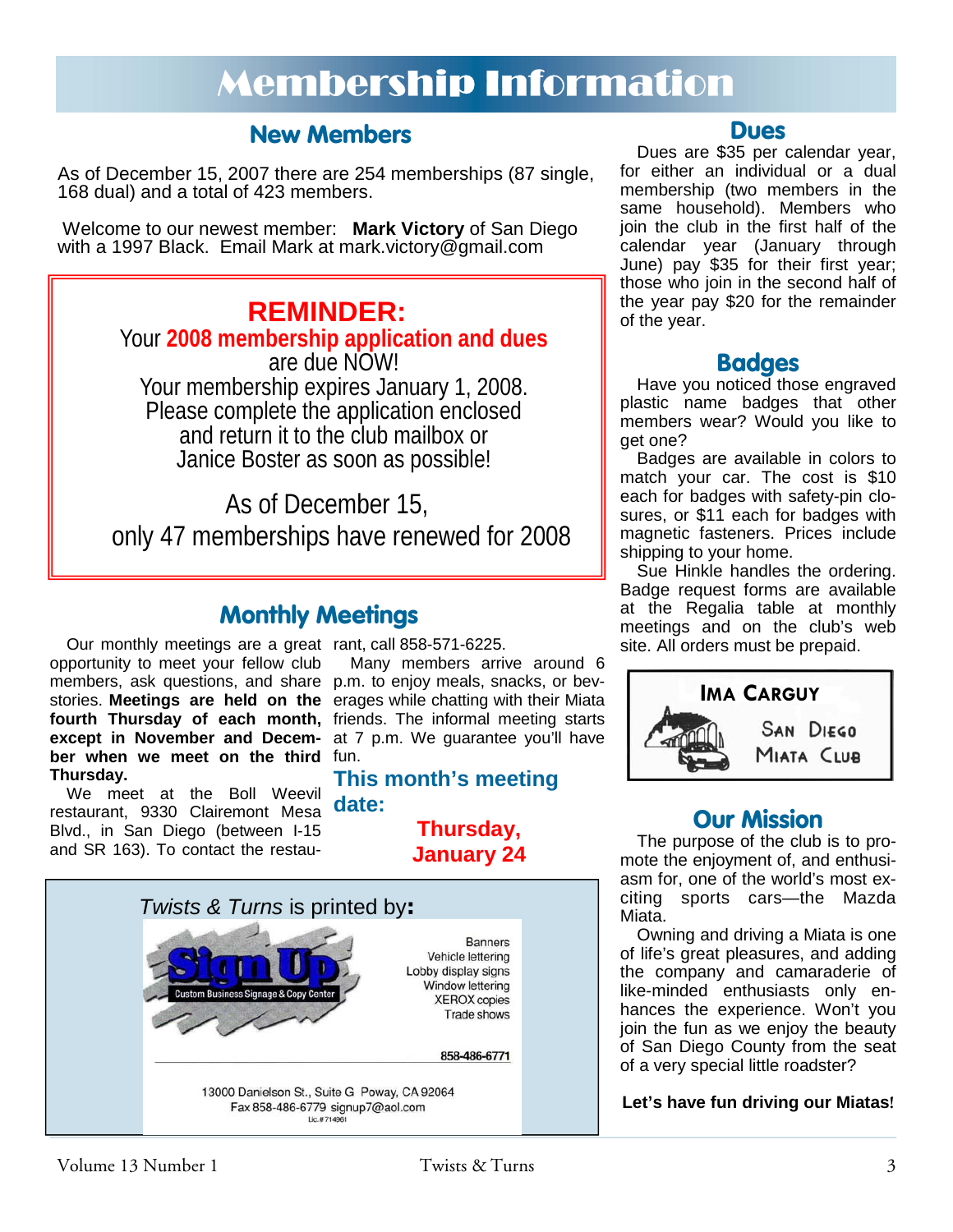# Coming Events



**Breakfast 8:30 AM, Driver's Meeting 9:45, Departure 10:00 AM**  Westside cafe in Escondido (9th Ave just west of Centre City Pkwy)

**Contact:** Ray & Christene Corbyons rcorbyons@verizon.net

The 2008 Rose Run will feature a little more time in the cars and a little less time in Julian. The outbound ride will be a bit longer (about 78 miles) and is arguably the most scenic and twisting Rose Run to Julian yet. We anticipate arrival in Julian at about 12:15. We again have reserved discounted parking(\$4) for everyone's convenience and so that all cars can stay together, more or less in queue.

 However, this year we have a slightly different approach to the return ride(s). There will be three alternative return routes; one route north heading back towards Temecula, (Christene and I will lead); another route east towards (Jack and Sue will lead) and the third route will be south, likely towards the vicinity of Grossmont, (Bruce and Debbye Lewis in the lead). We will be soliciting returnroute sweep volunteers at the Christmas party and/or on January 1st if necessary.

## *THE SEARCH FOR MADONNA 2008*

It's time to start planning on attending Search for Madonna 2008—the adventure continues!

We have arranged with the Madonna Inn to reserve a block of rooms for May 3rd and 4th, Saturday night and Sunday night. You can start making your room reservations any time. Ask for Rebecca in group reservations and be sure to mention Miata Club so I can be sure that you are included in the group list so we communicate everything to you.



Because it has been two years, and there are people who do not know what the Search is all about, I will give you the basics for now.

- 1. We spend two nights at the Madonna Inn in San Luis Obispo. The Inn is unique, fun, and not cheap. Each room is different. Different in every sense of the word. Go to the website at www.madonnainn.com and have a look at the 109 rooms available.
- 2. The only reason to reserve early (the Madonna Inn charges the first night right away to reserve a room) is to get the exact room you want. Because of that, I have reserved "The Love Nest" for Laurie and I. Take a look. We love that room.
- 3. We will firm up the activities for our time up there, but historically we have had some driving, a wine tour, the Hearst Castle night tour, the Morro Bay Car Show, and, of course, lots of EATING.

There is a new Miata Club in the area, appropriately named SLOMiata. We will be "playing" with them as well. There will be more details to come, but begin deciding which room you want and get your reservation in to get what you want. If you have questions at any time, be sure and ask. Steve and Laurie Waid swaid@cox.net or (760) 432-0727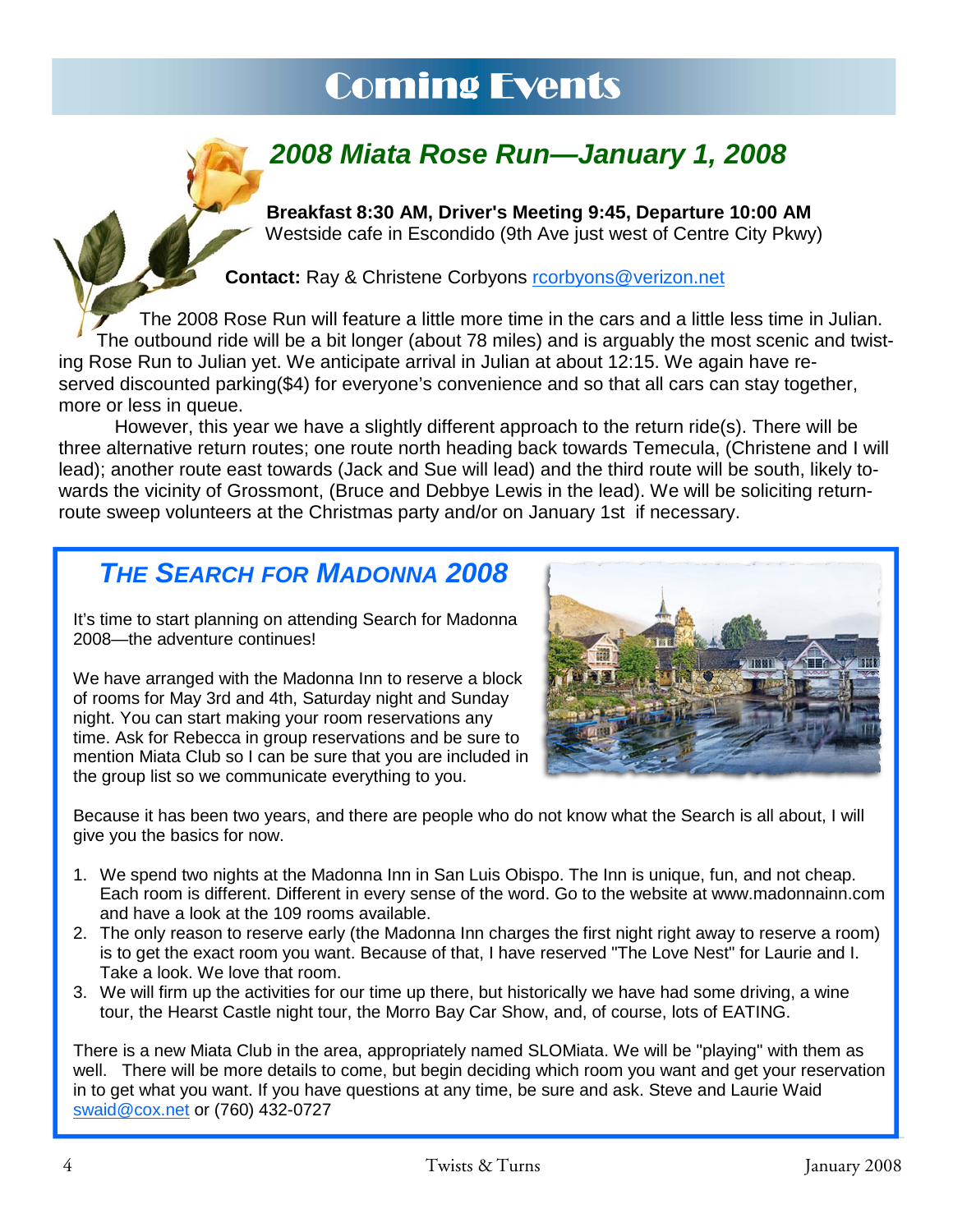# The Prez Sez

 $\mathcal{M}$   $\mathcal{D}$ ere it is 2008 already. Where did last year go? We did have a full year of activities here at SDMC with a run or happening almost every month. This is thanks to all our active members who put the events together.

 We kicked the year off with the New Years day run and finished it with Les and Dianne Smith's annual Christmas lights and dessert party. In between, we had the other runs; and let's not forget all the folks who spend many Saturday and Sundays racing their Miatas as well as the numerous Tech days that help to keep our cars running. As a club, we are very fortunate to have many active members who do so much to make SDMC the best car club there is, bar none.

to our schedule. Maybe something up north to the LA or San Berdo mountains along with a coastal run or beach activity.

 One of the fun runs for '08 will be "Search for Madonna" which will come up the first of May. Get your



room now if you want that "special little love nest" for you and yours.

Janet and I want to wish everyone a very Happy New Years and may '08 be filled with fun, fortune and joy through out the entire year.

Harold Schwartz

 I'm looking for 2008 to be another great year for SDMC and I'm hoping we can add some more runs

**Kelley Raymond** 

**Holiday Lights Run** 

S **Started UP 1999 UP 1999 UP 1999 UP 1999 UP 1999 UP 1999 UP 1999 UP 1999 UP 1999 UP 1999 UP 1999 UP 1999 UP 1999 UP 1999 UP 1999 UP 1999 UP 1999 UP 1999 UP 1999 UP 1999 UP 1999 UP 1999 UP 1999 UP 1999 UP 1999 UP 1999 UP** prepared by Gabe Rivera and Jerry Standefer? There were decorated cookies, peanut butter bars, two kinds of cheesecake, and more! The lovely strawberry trifle in the center of the house for their annual Holiday Lights Run on the 16<sup>th</sup>.

While Judy and Scott Lewis were outside making a star of lights on the trunk of their Miata, Jill Wilson and Degan Clay were inside chasing their dogs who were very excited by all the festivities. President Schwartz managed to throttle us down from our sugar highs long enough to welcome and congratulate Jerry Boster, home for a visit from his current assignment in Bahrain, where he was promoted to Commander!

Darkness fell quickly and we dashed away, dashed away, dashed away all – to a neighborhood festooned with colored lights strung together to connect all the houses on the block. There were life-sized Christmas cards, snow globes, and even Spiderman. Pedestrians were as enthralled by our string of decorated Miatas as we were by the cheerily adorned homes and yards.

Fortunately, about 30 of us just beat the rush at Pat & Oscar's where we loaded up on buttery breadsticks, ribs, pizza, and pasta. This run provided a sweet, then savory, end to another year of San Diego Miata Club fun!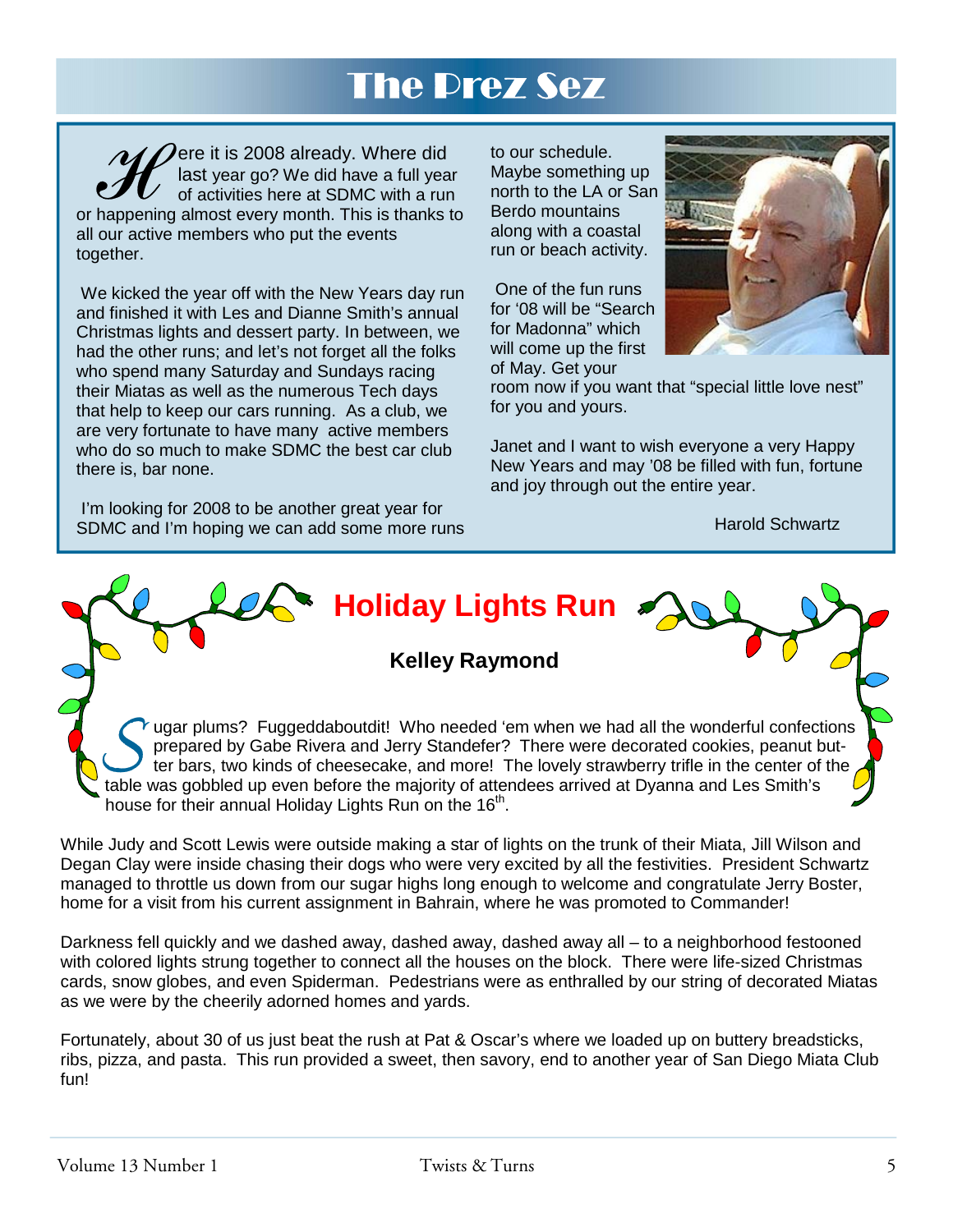

All photos by Bruce Lewis—Thanks, Bruce!

*(Continued from page 1)* 

seems to be a hit with the spectators, as long as we don't hit spectators! This is probably a good time to mention who I think is the bravest person in the SDMC. You see that when we won the Founder's Trophy we also got a banner proclaiming the same, which needed to precede our group of cars. It also seems that we needed to provide someone to carry this banner. I'm thinking that Kit Licata had never seen how we drive in this



parade when she volunteered to carry the banner. But I'm also thinking that she had second thoughts when she found herself surrounded by a dervish of careening Miatas! I think that the parade organizers should have awarded her with her own trophy! Anyway, we all got through the parade route unscathed, delivered pounds of candy to the kids, put smiles on their faces, and ended up at the finish with childish grins on our faces.

People spend millions of dollars a year on products and regimens to look and feel younger. I have a better and much cheaper way- drive you car in a parade! It's guaranteed to make you feel like a kid again and in the case of a Holiday Parade, helps you capture the true meaning of Christmas, the smile on a child's face (and on yours too).

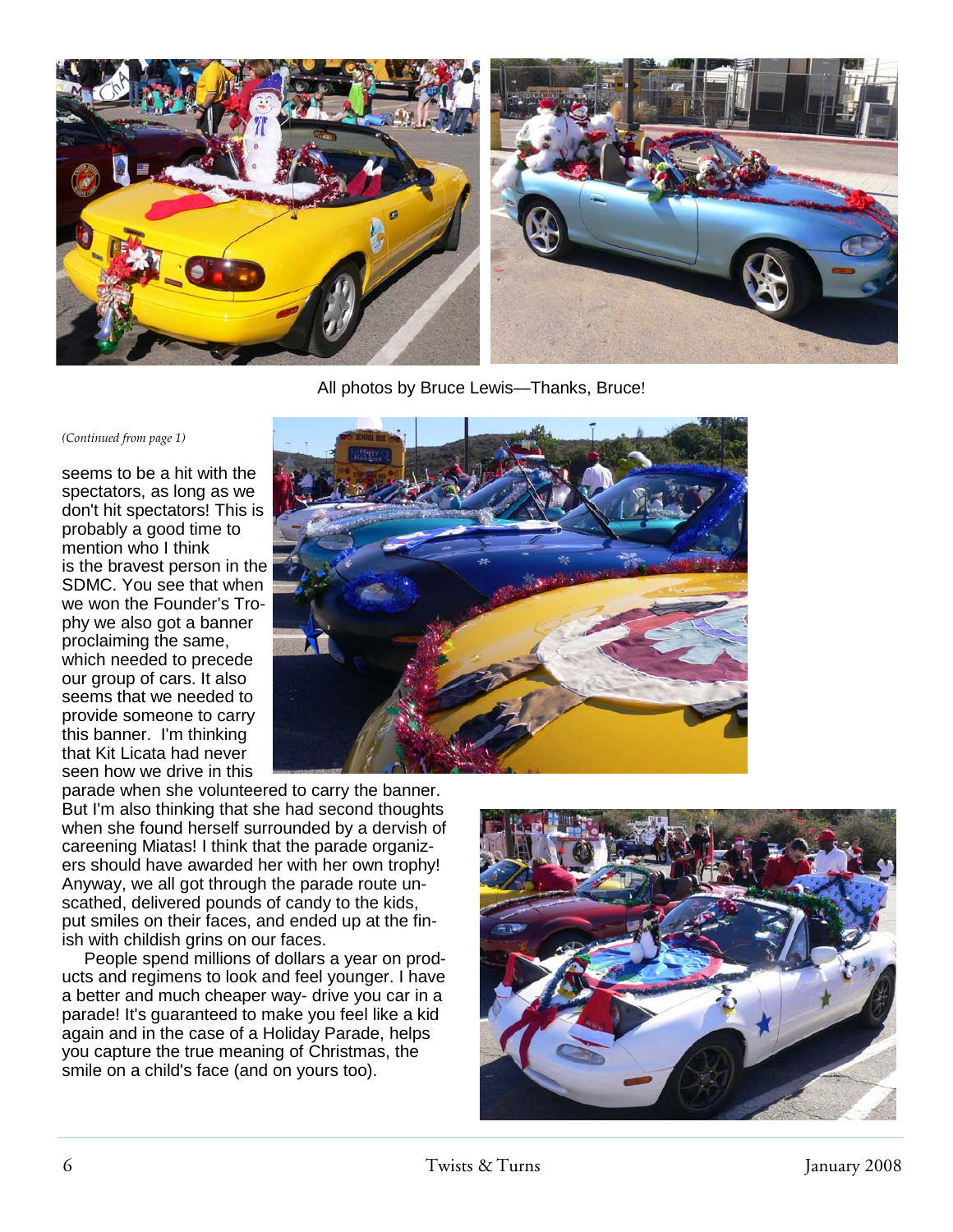## Member Discounts

**M** any vendors offer discounts to Milata Club members. The club does not endorse these vendors, but lists them as a membership benefit. Some Miata Club members. The club does not endorse these vendors, offers may require you to show a current SDMC membership card.

Businesses that wish to be listed must offer a discount from their normal retail prices to SDMC members. Listings are limited to five lines (about 30-35 words). Contact *newsletter @sandiegomiataclub.org* for more information.

#### **Automotive Services**

**Allen's Wrench.** Mazda Master Technician. 1620 Grand Avenue, San Marcos. 760-744- 1192. Discount: 10% (except oil changes).

**American Battery**. Miata batteries & all other batteries. 525 West Washington, Escondido. 760-746-8010. Contact: Jeff Hartmayer. Discount: Fleet discount on all products.

**Express Tire**. Auto repair, tires. 12619 Poway Road, Poway. 858-748-6330. Manager: David Dolan. Discount: 10% on parts and labor, including tires.

**Geri's Bazaar**. Custom deck bags, boot bags, travel bags. Maximize the space in your trunk. Contact: Geri Causarano. 828-400-1673. *www.geris-bazaar.com*. Already low prices have built- in discounts to club members.

**Good-Win Racing LLC**. Miata intakes, exhausts, shocks, springs, & goodies from Racing Beat, Moss, and more. *www.goodwin*racing.com. 858-775-2810. Special club price on everything.

**Hawthorne Wholesale Tire**. Tires, wheels, brakes, and suspension. 877 Rancheros Dr., San Marcos. 760-746-6980. Discount: 10%

**Just Dings Ltd**. Mobile paintless dent removal. 858-569-3464. Discount: 15%

**Kesler Customs**. Miata chassis braces, adjustable dead pedals, hide-away license plate brackets. Installation of aftermarket parts, fabrication, light welding. Ted Kesler, 619-421- 8472. Special club prices.

**Knobmeister Quality Images**. 3595 Gray Circle, Elbert, CO 80106-9652. Joe Portas, *joe@knobmeister.com*. 303-730-6060.

**Langka Corp**. Guaranteed paint chip and scratch repair system. Cleaning, detailing, and restoration products. 800-945-4532. *www.langka.com*. Discount: 30%.

**Larry Dennstedt's Auto Repair**. 4283 41st Street, San Diego. 619-284-4911. Discount: 10% on labor.

**Lutz Tire & Service**. Alignment specialist, tires. 2853 Market Street, San Diego. 619- 234-3535. Ask for Mike. Discount: 10% on parts (tires not included).

**Magnolia Auto Body**. Restorations, body work. 476 West Main Street, El Cajon. 619- 562-7861. Ask for T.J. Discount: 10% on labor and parts.

**Porterfield Enterprises Ltd**. Brake pads, rotors. 1767 Placentia Ave., Costa Mesa. 949- 548-4470. Discount: 15% on Porter-field & Hawk brake pads; \$10 off rotors; \$9.25 for Motul 600 brake fluid (1 pint).

**Smog Squad**. 3342 Rosecrans, San Diego. 619-223-8806. General Manager: Jose Munoz. Discount: \$10 on smog tests.

**Thompson Automotive**. Cool accessories for our cool cars; oil filter relocation kits, gauge kits, air horns, brakes, Voodoo knobs, & MORE. *www.thompson-automotive.com*. 949-366-0322. Discount: 10%

**Tri-City Paint**. Professional detailing, products, paint, airbrushes, car covers. West Miramar Area: 858-909-2100; Santee, Mission Gorge: 619-448-9140. Discount: Body shop pricing #CM6660.

**WheelStore**. Wheels, tires, suspension, alignment. 208 S. Coast Hwy., Oceanside. 760- 967-1336. Contact: Joe Jordan. Discount: Wholesale price on tires; \$10 off alignments.

**World Famous Car Wash**. Complete professional car care. Complete detail, hand wax, leather treatment, free shuttle service. 7215 Clairemont Mesa Blvd, San Diego. 858-495- 9274. Discount: 10%

### **Mazda Dealerships**

**Chapman Mazda**. Phoenix. 877-684-5803. Ask for John Mardueno. Discount: 20% on Mazda parts and accessories.

**Mazda of Escondido.** 760-737-3200. Discount: 20% on most parts; 15% on labor (not including smog certification).

**Westcott Mazda**. National City. 619-474- 1591. Discount: 15% on parts or labor (except oil changes).

### **Other Services**

**Alarm 2000**. Residential and commercial alarm installations and monitoring. Free equipment with 2-way voice & free install. Buffy Hergenrader, 619-221-0948. *buffy@iopener .net*. Discount: No connection fee.

**Coldwell Banker Real Estate**. David T. Bryan, Realtor. 619-334-4625. *davidbryan@coldwellbanker.com*. Free market analysis. No transaction fees for SDMC members or referrals!

**Linsco Private Ledger**. Fee-based planner. Wealth management, estate, retirement, and investment planning. Free consultation and 15% discount on all fees. Hernan Hooker, BCE. 619-542-0822.

Rosin & Associates. Attorneys at law. Accidents, insurance issues, general civil law. No recovery, no fee. Anita Rosin, *anita.rosin@rosinlaw.com*. 619-543-9600. Discount: 10% on attorneys fees.

## **Classifieds**

*S2000,* 19,200 miles, all recalls performed, optional factory wind blocker, 2000 miles on Yokohama AVS-ES 100. 2nd owner for 3 years. Garaged, covered and NO RAIN - \$18,500/OBO Wife says the extra red car has to go. Rick Keach 619 702 8077

1992 B, Red, Automatic 98k miles Kesler chassis braces Toyo T1s TSW AVUS R polished 15" wheelsMoss leather seats w/ perforated headrests/speakers Autopower rollbar w/leather padding Miata mudguards and sill plates Bra and boot. Title, tags through January 2008 photos available upon request. Owner: Desiree Herrera (email herrera438@yahoo.com )

New Miata seat covers-still in box. color: Forest Floor (wood camo) design. Want to recoup what I paid \$195.00, they are custom for Miata. Please call Chris/Bev Turner 619-691-9800 or email: t42ne1@cox.net.

**Buying or selling** your Miata or Miata accessories? You can do it for free on Miatamart—the Miata for Sale web site, run by SDMC member Rainer Mueller. Check it out at *www.miatamart.com*.

#### **Announcements**

Classified ad space is provided at no cost to SDMC members only. Ads must include first and last names, telephone number, and e-mail address, which must agree with current club roster. Send ads to *newsletter@sandiegomiataclub.org*. Ads will run for four months unless canceled, and may be revised and resubmitted**.**